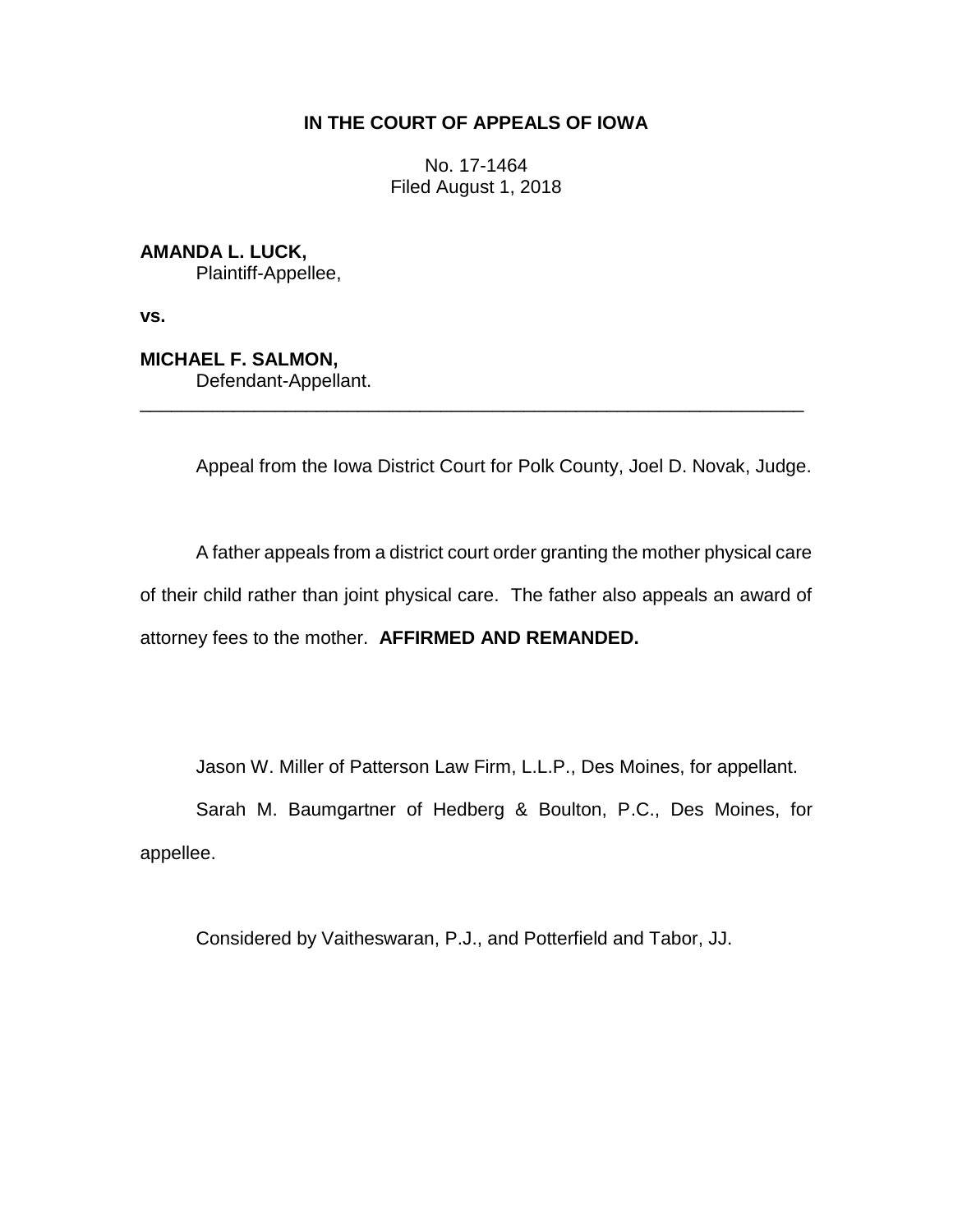## **TABOR, Judge.**

Michael Salmon and Amanda Luck are the parents of an elementaryschool-aged son, K.S. Michael appeals the grant of K.S.'s physical care to Amanda and asks us to modify the decree to order joint physical care. In the alternative, Michael asks for additional visitation. He also seeks reduction or elimination of his obligation to pay Amanda's trial attorney fees. Because we reach the same conclusions as the district court after our fresh review of the facts, we affirm the physical care and visitation provisions. We find no abuse of discretion in the award of trial attorney fees and remand for a calculation of reasonable appellate attorney fees to be paid by Michael to Amanda.

#### **I. Facts and Prior Proceedings**

Michael was twenty-six and Amanda was sixteen years old when they started dating. Amanda became pregnant at age seventeen. Michael and Amanda lived together for the first five years of K.S.'s life. Later they dated offand-on, but the relationship ended in 2011. In Amanda's view, she provided the bulk of parenting for K.S. while Michael traveled for his work. For a few years, the parties shared custody, establishing their own schedule. Michael was involved in K.S.'s sports endeavors and coached his football team. Michael also had custody of his teenaged daughter from a previous relationship.

Amanda alleged Michael was violent toward her during their relationship. He was arrested for domestic violence in 2010 after trying to force Amanda into the backseat of a car and pushing her to the pavement; he later pleaded guilty to disorderly conduct. In addition, Amanda obtained a protective order against Michael in July 2016 after receiving information that he was making threats toward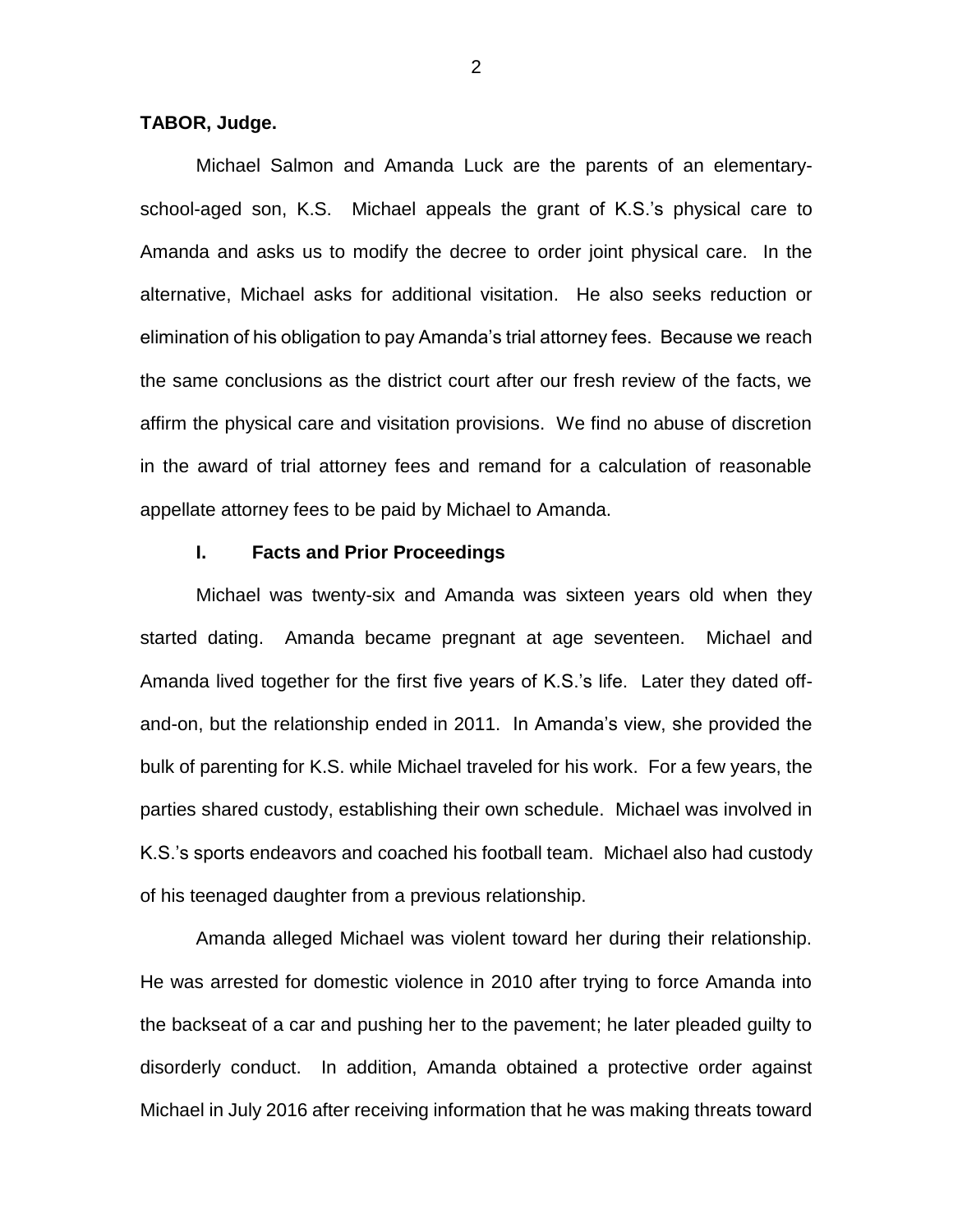her. The parties entered a consent agreement outlining Michael's visitation. Also in 2016, Amanda filed a petition to establish custody, child support, and visitation.

The district court held a trial on her petition in April and May 2017 and entered its ruling July 10, granting the parties joint legal custody. The court granted physical care to Amanda and visitation to Michael. His visitation with K.S. was set on alternating weekends and Wednesday evenings. The court also established a summer and holiday visitation schedule and ordered Michael to pay Amanda child support. Finally, the court ordered Michael to pay \$20,000 in Amanda's attorney fees. Michael filed a motion to reconsider; he requested joint physical care and a reduction in attorney fees. The court declined to grant joint physical care or change the amount of the fee award.<sup>1</sup> But the court granted Michael's request for more visitation time by extending his Wednesday visitation to Thursday mornings.

Michael appeals the denial of his request for joint physical care. In the alternative, he asks the court to modify the schedule to increase his visitation to two days per week.

#### **II. Standard of Review and Legal Principles**

 $\overline{a}$ 

We review custody decisions de novo. *See* Iowa R. App. P. 6.907; *Lambert v. Everist*, 418 N.W.2d 40, 42 (Iowa 1988) (employing same legal analysis to resolve questions concerning custody of a child born to unmarried parents as in case of divorcing parents). "[W]e give considerable weight to the sound judgment of the trial court who has the benefit of hearing and observing the parties firsthand." *In re Marriage of Kleist*, 538 N.W.2d 273, 278 (Iowa 1995).

<sup>&</sup>lt;sup>1</sup> The court did change the repayment schedule from \$1000 per month to \$350 per month, in addition to regular child support.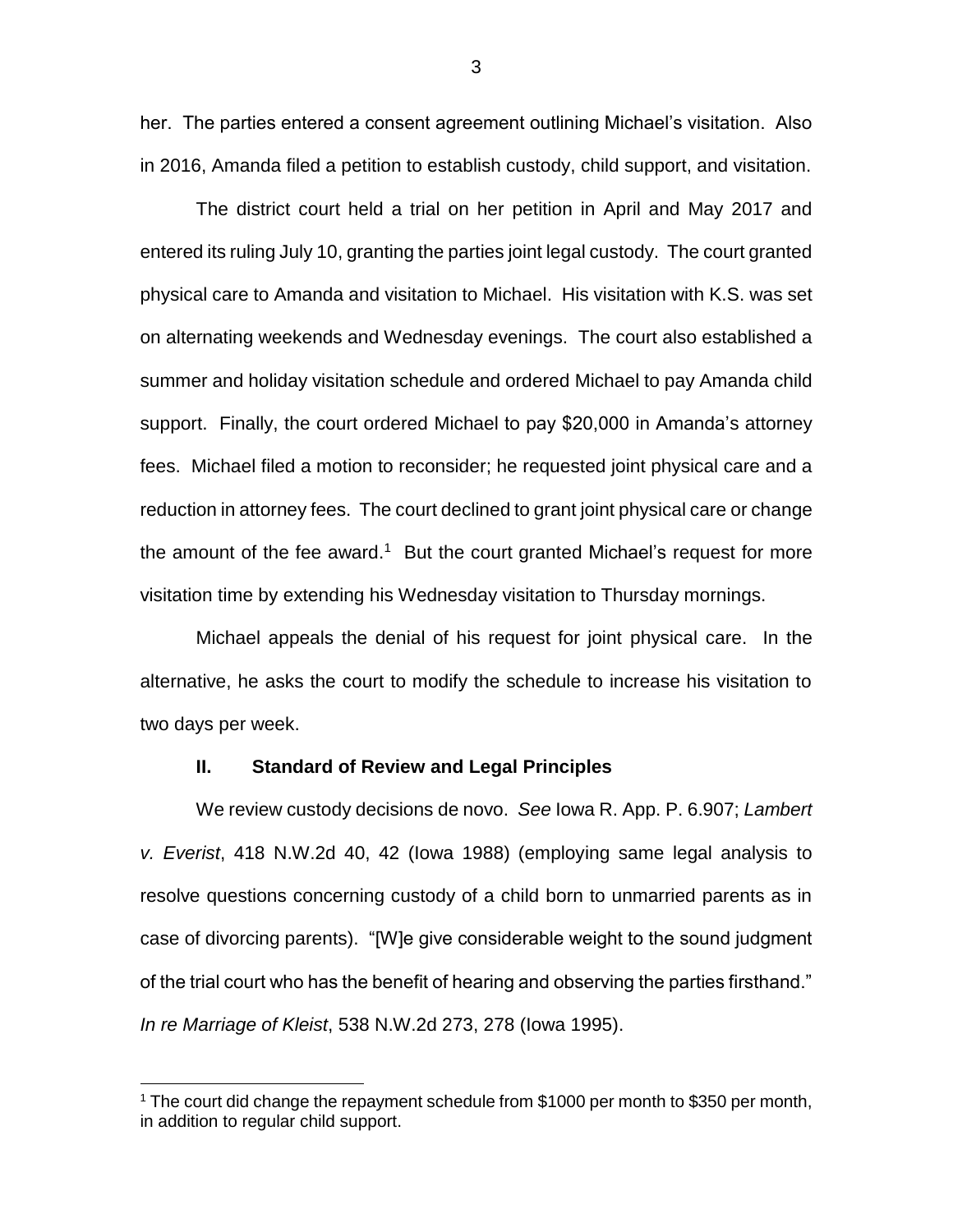In determining what physical care arrangement is in the child's best interests, we look to the non-exclusive factors set out in Iowa Code section 598.41(3) (2016) and *In re Marriage of Winter*, 223 N.W.2d 165, 166-67 (Iowa 1974). In assessing whether shared care is the best arrangement, we consider four factors: (1) the stability and continuity of caregiving; (2) the ability of the parents to communicate and show mutual respect; (3) the degree of conflict between the parents; and (4) the degree to which the parents generally agree about their approach to daily child-rearing matters. *See In re Marriage of Hansen*, 733 N.W.2d 683, 696-99 (Iowa 2007).

## **III. Analysis**

Michael asserts shared care would be in his son's best interests. He disputes the district court's application of the *Hansen* factors. Employing those factors, the district court rejected Michael's request for joint physical care and placed physical care with Amanda based on the following findings:

- Amanda has been the primary caretaker of the child since birth,
- the toxic and turbulent past relationship between the parties,
- inability to communicate and show respect to each other, considerable level of mistrust and conflict,
- Michael's history of domestic abuse and other violent behavior, and
- the court's concern as to Michael's credibility.

After reviewing the record anew, we reach the same conclusions as the district court.

Stability and continuity of caregiving stand as the traditional and key factors in deciding whether to grant shared care. *Hansen*, 733 N.W.2d at 696. These factors favor the parent who has been primarily responsible for day-to-day care of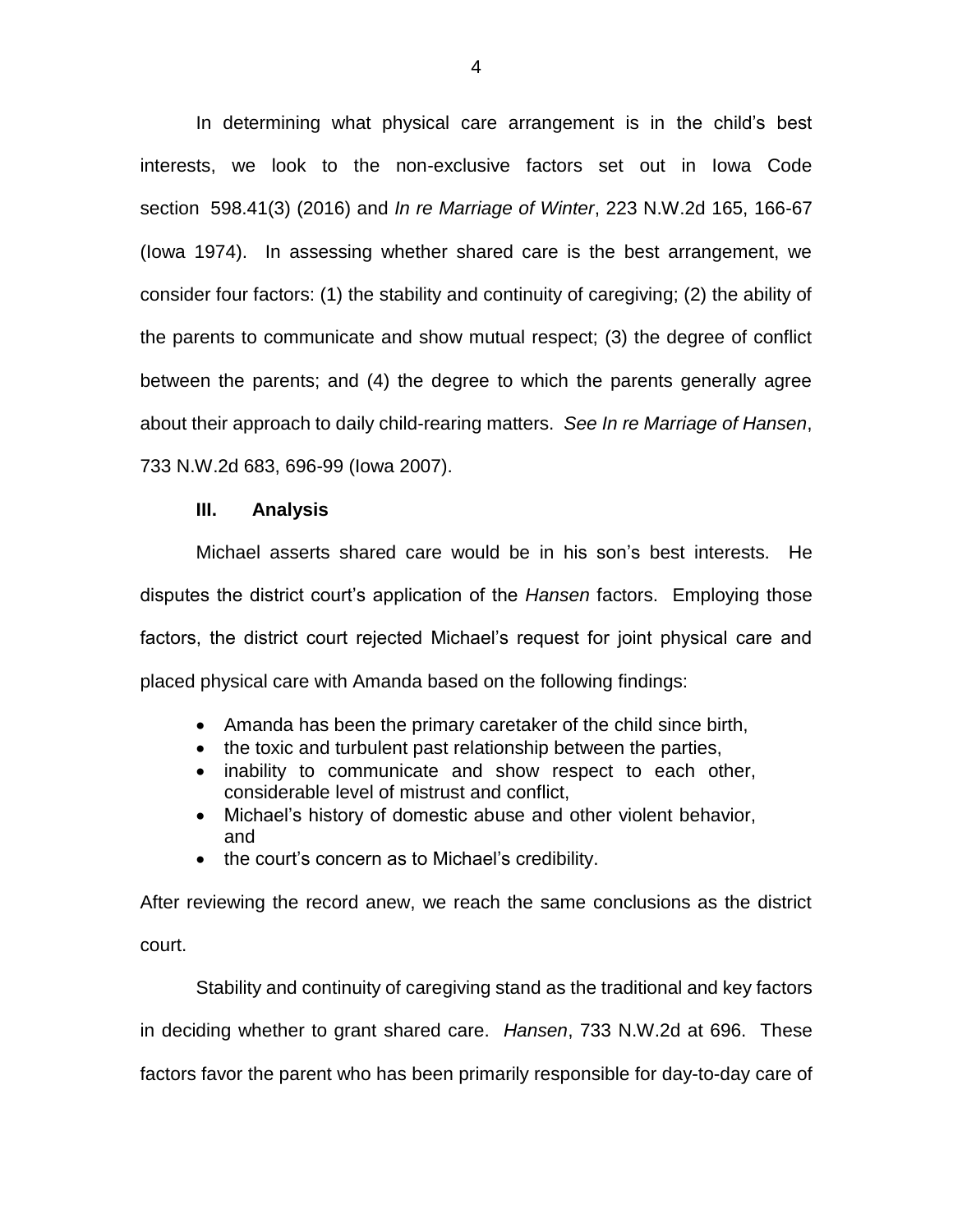the child leading up to the court case. *Id.*; *see also* Iowa Code § 598.41(3)(d). "[P]reservation of the greatest amount of stability possible is a desirable goal." *Id.*

Michael disputes the district court's conclusion that Amanda has been the primary caregiver. He highlights his own testimony about his past and current caregiving as well as testimony from both grandmothers and other witnesses that he was an equal parent. He blames the 2016 protective order for diminishing his parenting time and K.S.'s time with his paternal grandparents; Michael regards both consequences as detrimental to K.S.

It is true Michael has actively engaged with K.S., in particular through his participation in sports. But the credible testimony shows that from their son's birth Amanda has taken the lead in providing for his daily needs. Amanda testified that early in K.S.'s life Michael traveled frequently for work including a three-month training out of state, while she cared for K.S. on her own. At one time, Michael lived in Minnesota while Amanda lived in Iowa with K.S. When the couple broke up, K.S. stayed with Amanda. Michael continued to travel for work. He was not paying child support. Michael did not consistently exercise visitation with K.S., especially on weekends.

We appreciate the testimony from Amanda's mother and Michael's mother, who both believed the parents should have equal parenting time. But we conclude, as did the district court, that replication of the current schedule is more desirable. Before trial, K.S. was doing well in school, excelling in particular in math. Amanda noted no behavioral changes in him since she filed the petition. By her observations, Michael and K.S. continued to have a good relationship. We agree with the district court that switching to a shared-care arrangement is not in K.S.'s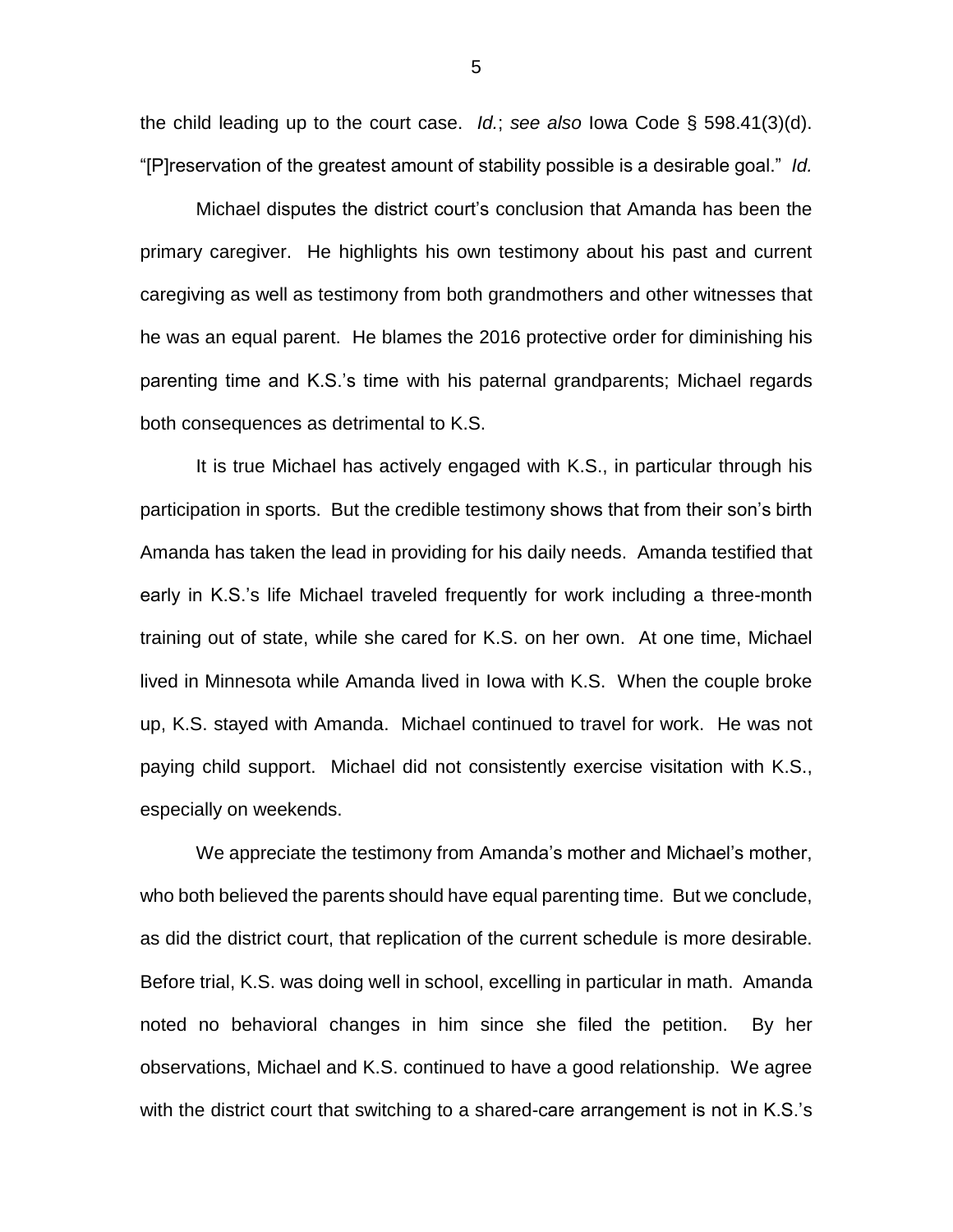best interests. And Michael already has liberal visitation, which the district court expanded upon his rehearing request.

The remaining *Hansen* factors also tilt the balance away from shared care. Michael's volatile and abusive history has undermined the parents' ability to effectively communicate or show mutual respect. The high degree of conflict in their relationship bodes poorly for shared care. We consider the parties' "lack of trust", the "controlling behavior" of one parent, and evidence of domestic violence in determining custody. *Hansen*, 733 N.W.2d at 698. A "stormy" past diminishes "the likelihood that joint physical care will provide a workable arrangement." *Id.*

The district court noted Michael's history of violence against Amanda and others.<sup>2</sup> Michael was found in contempt for violating the 2016 protective order. The district court believed the testimony that Michael engaged in threatening behavior against Amanda's boyfriends, including slashing tires, sending harassing text messages, and physical assaults. The court also credited Amanda's testimony that Michael repeatedly assaulted her throughout their relationship. $3$ Like the district court, we conclude K.S. would not be well served by a shared-care arrangement when his parents have such a highly contentious relationship. We also see no compelling reason to modify the current schedule to give Michael an additional weekday of visitation.

 $\overline{a}$ 

 $2$  Michael pleaded guilty to domestic abuse against his older child's mother. He pleaded guilty to disorderly conduct for the incident with Amanda in 2010. He also pleaded guilty to a felony for assaulting his then-girlfriend's ex-boyfriend in 2015. It is appropriate under the *Winter* factors for the court to consider the character and stability of each parent. 223 N.W.2d at 166.

<sup>&</sup>lt;sup>3</sup> The court found Michael was not credible when he under-reported his salary and overreported the number of his dependents in two financial affidavits to the court.